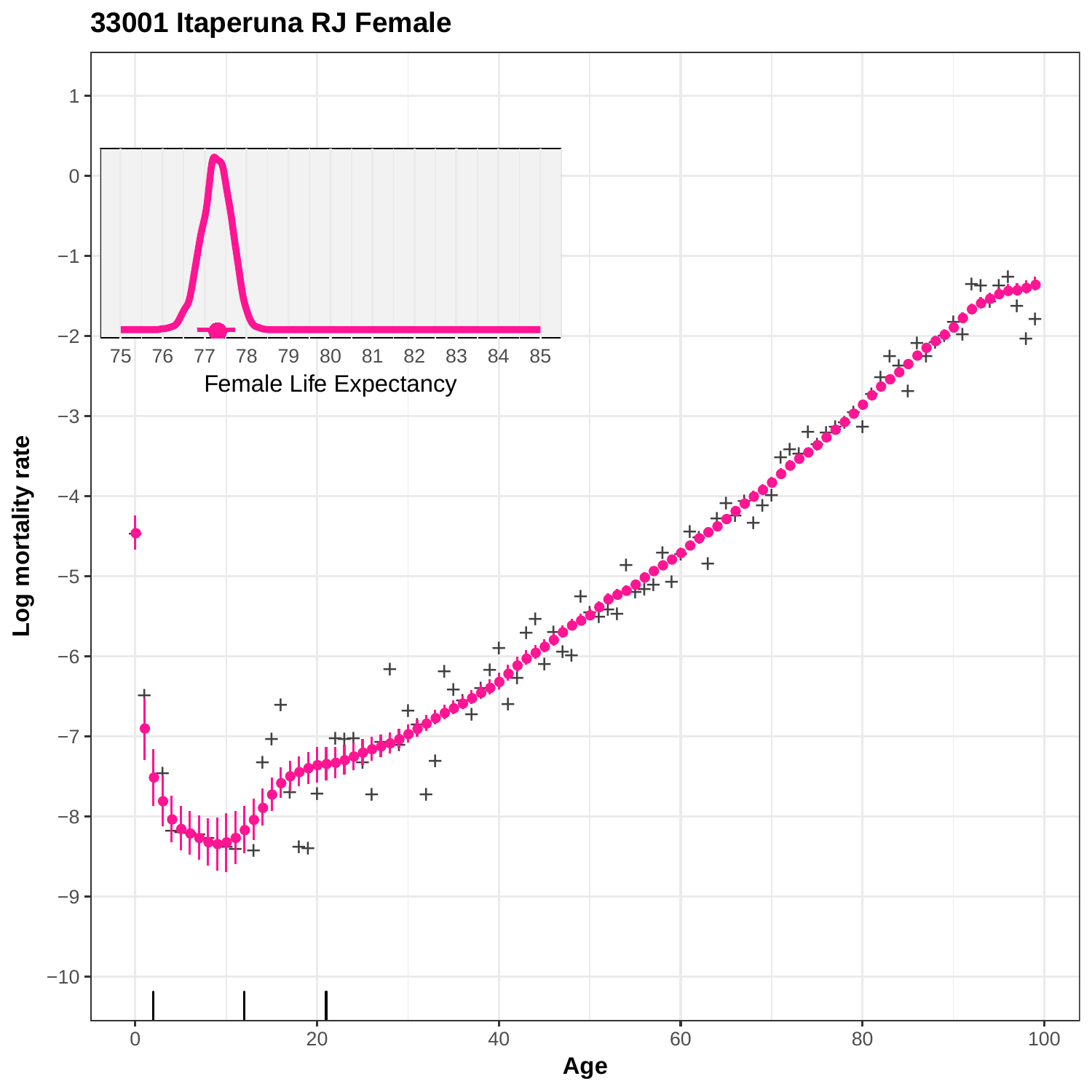

### **33002 Santo Antônio de Pádua RJ Female**

**Age**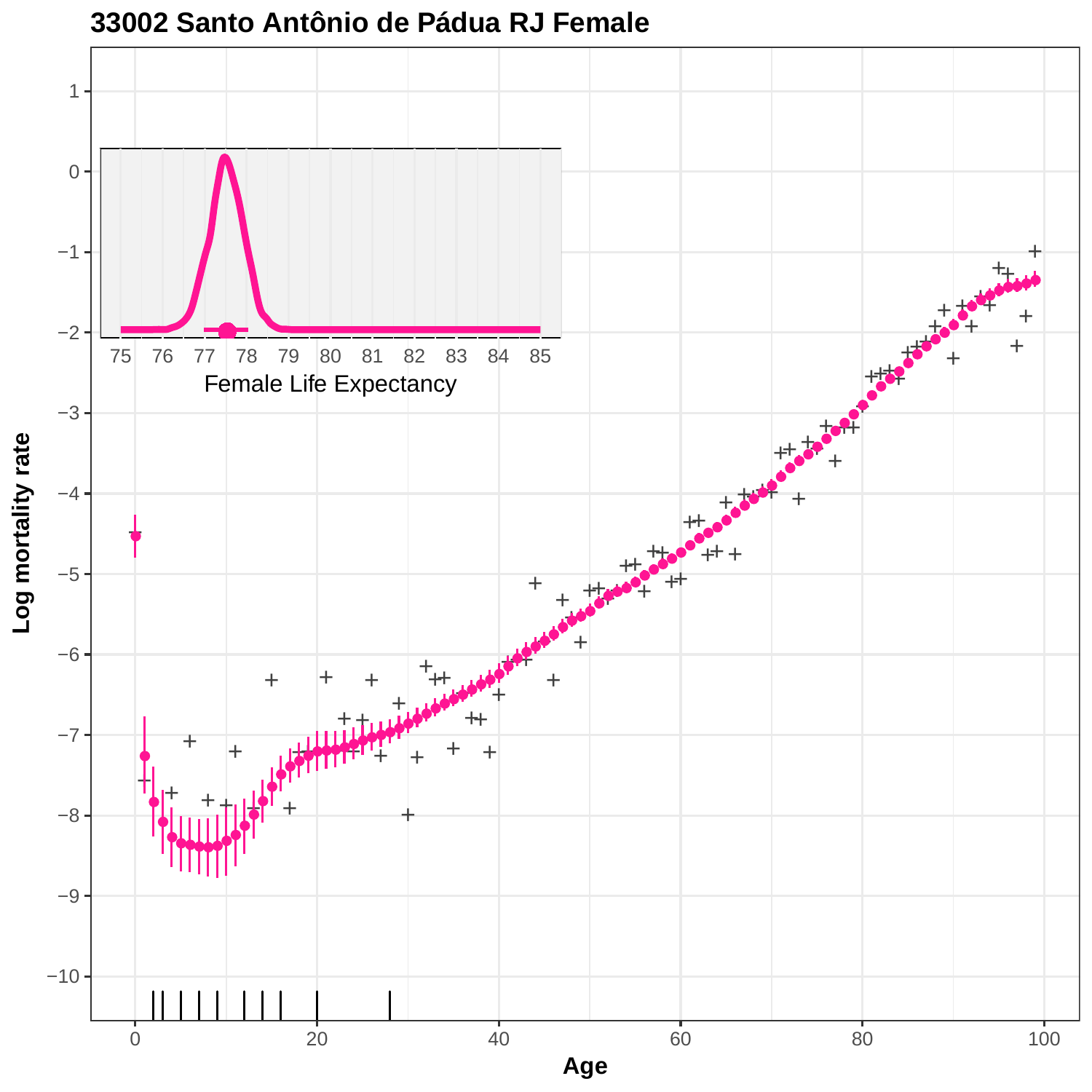

## **33003 Campos dos Goytacazes RJ Female**

**Age**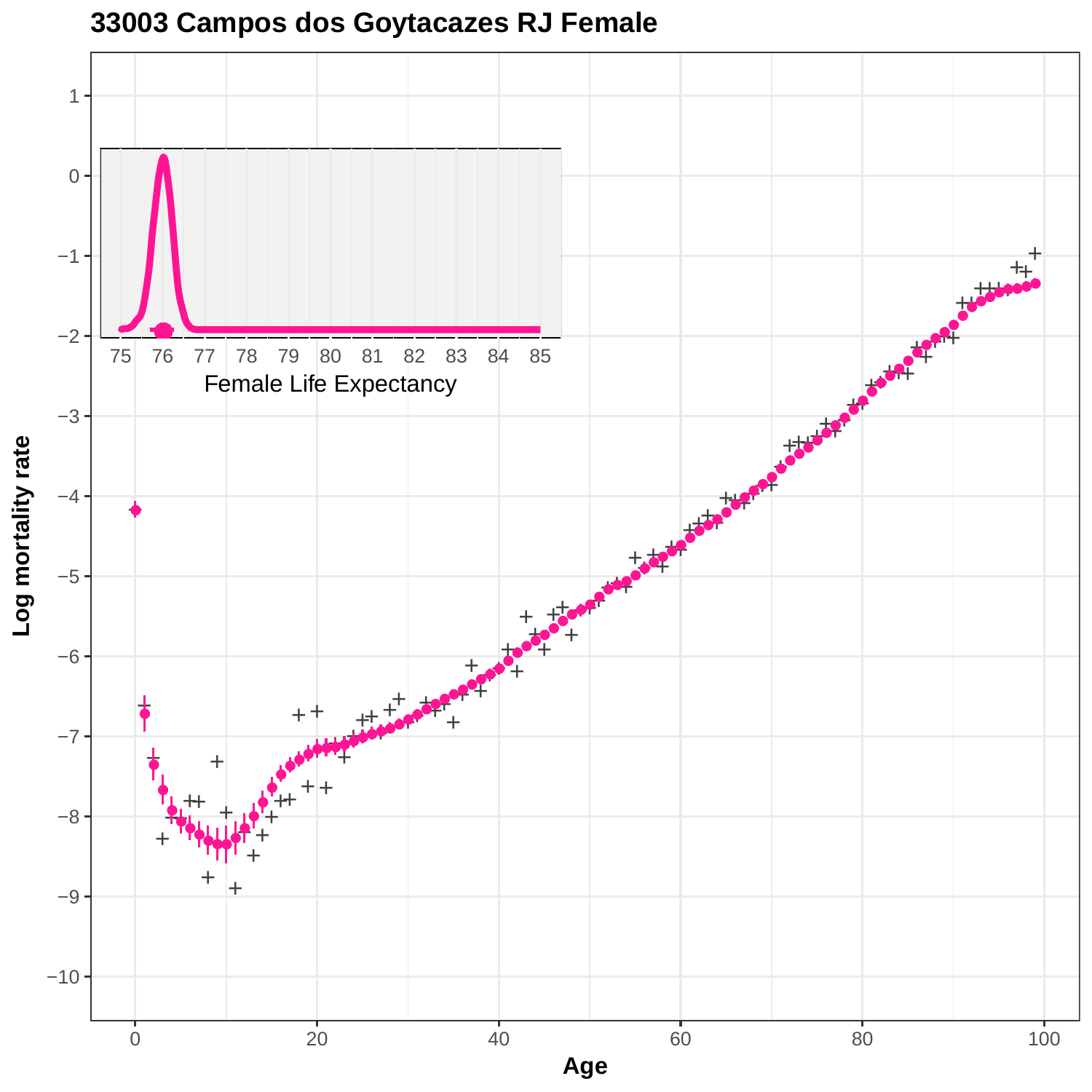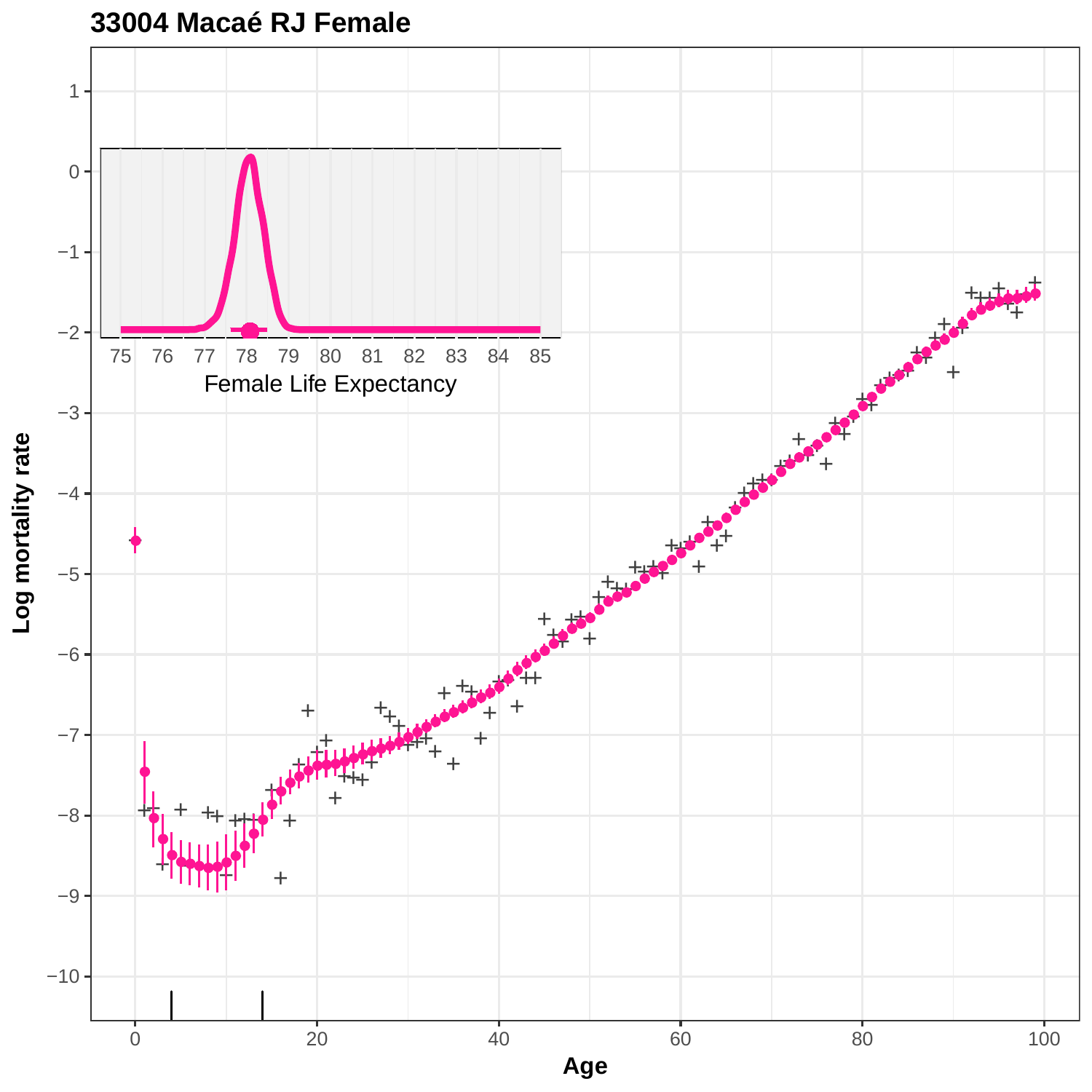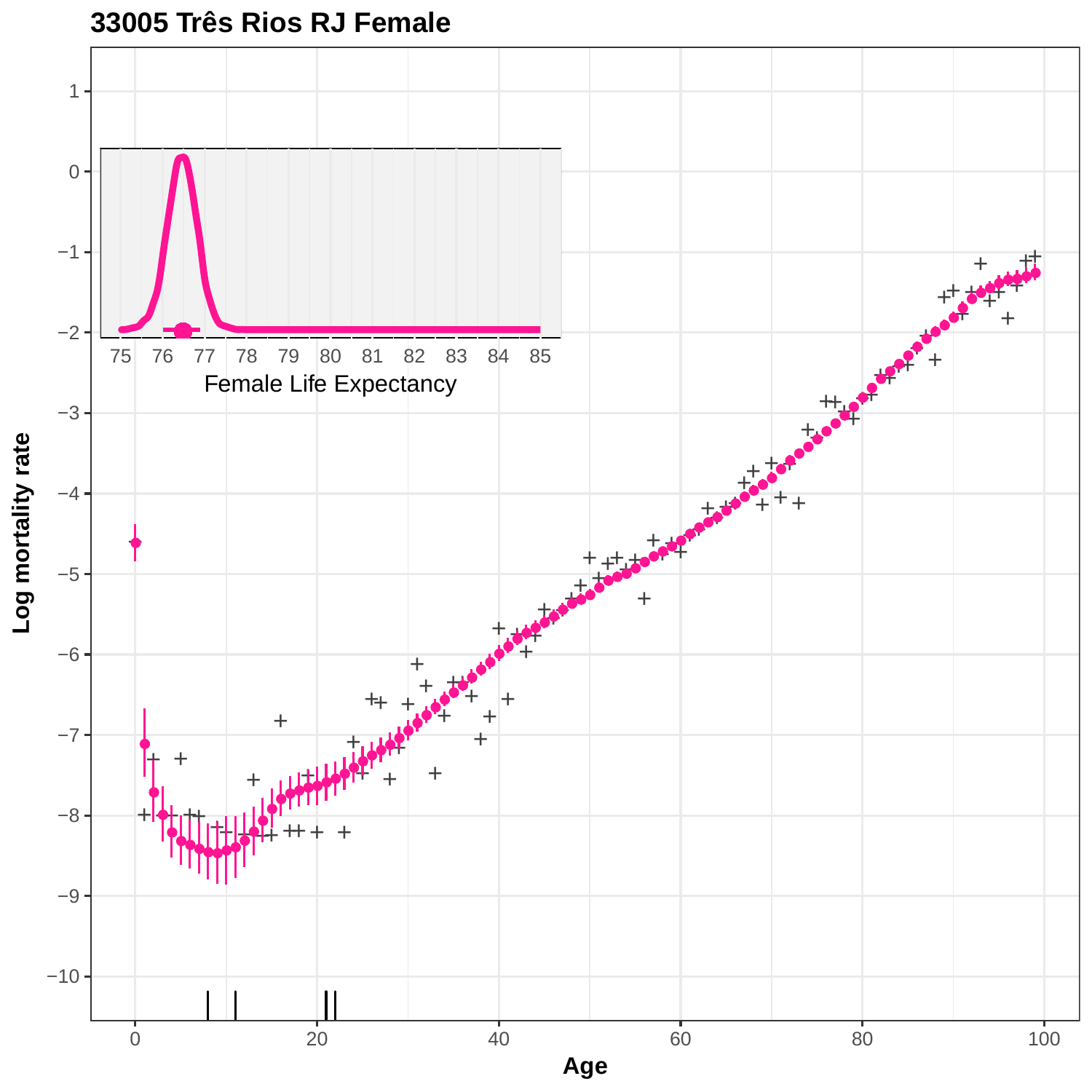

### **33006 Cantagalo−Cordeiro RJ Female**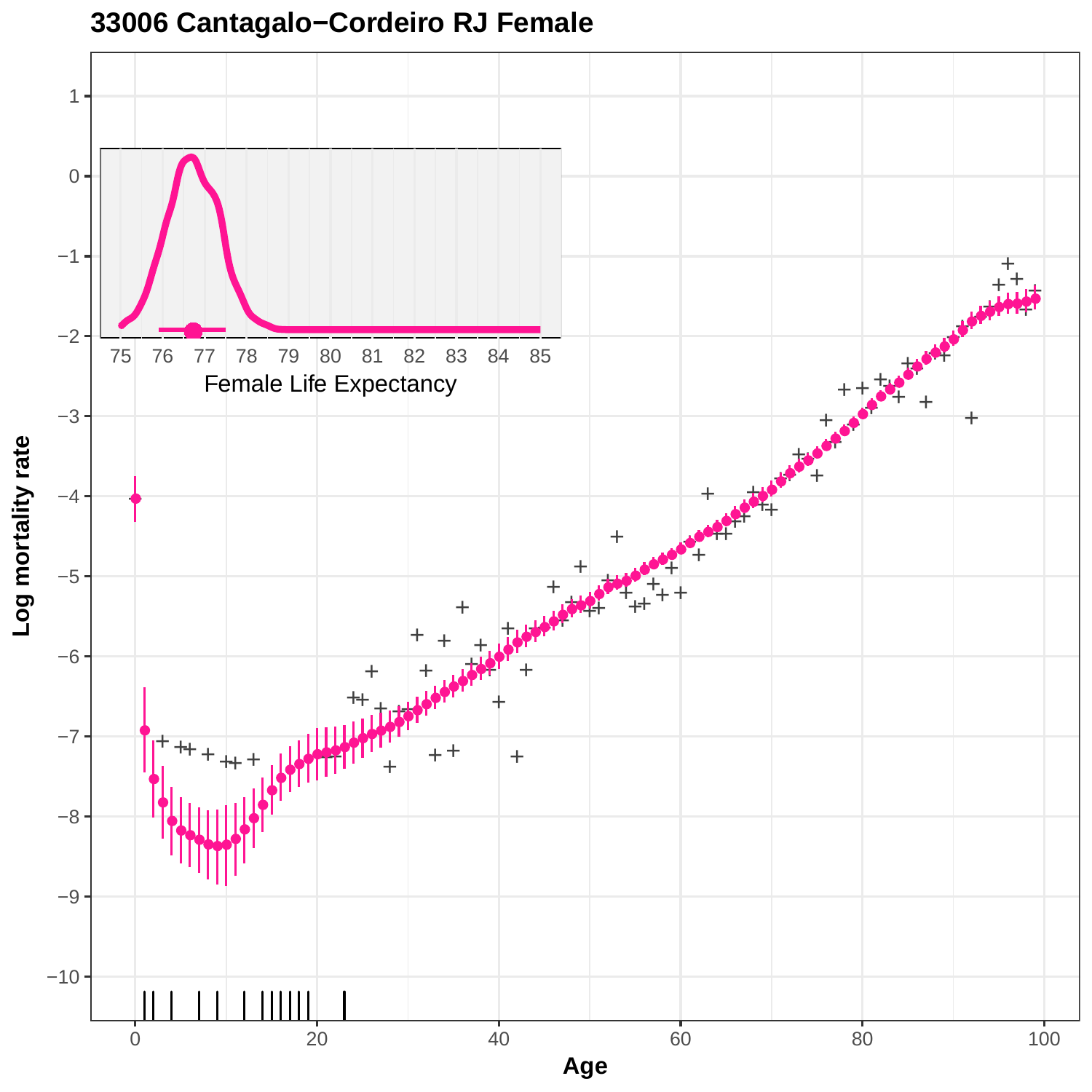

### **33007 Nova Friburgo RJ Female**

**Age**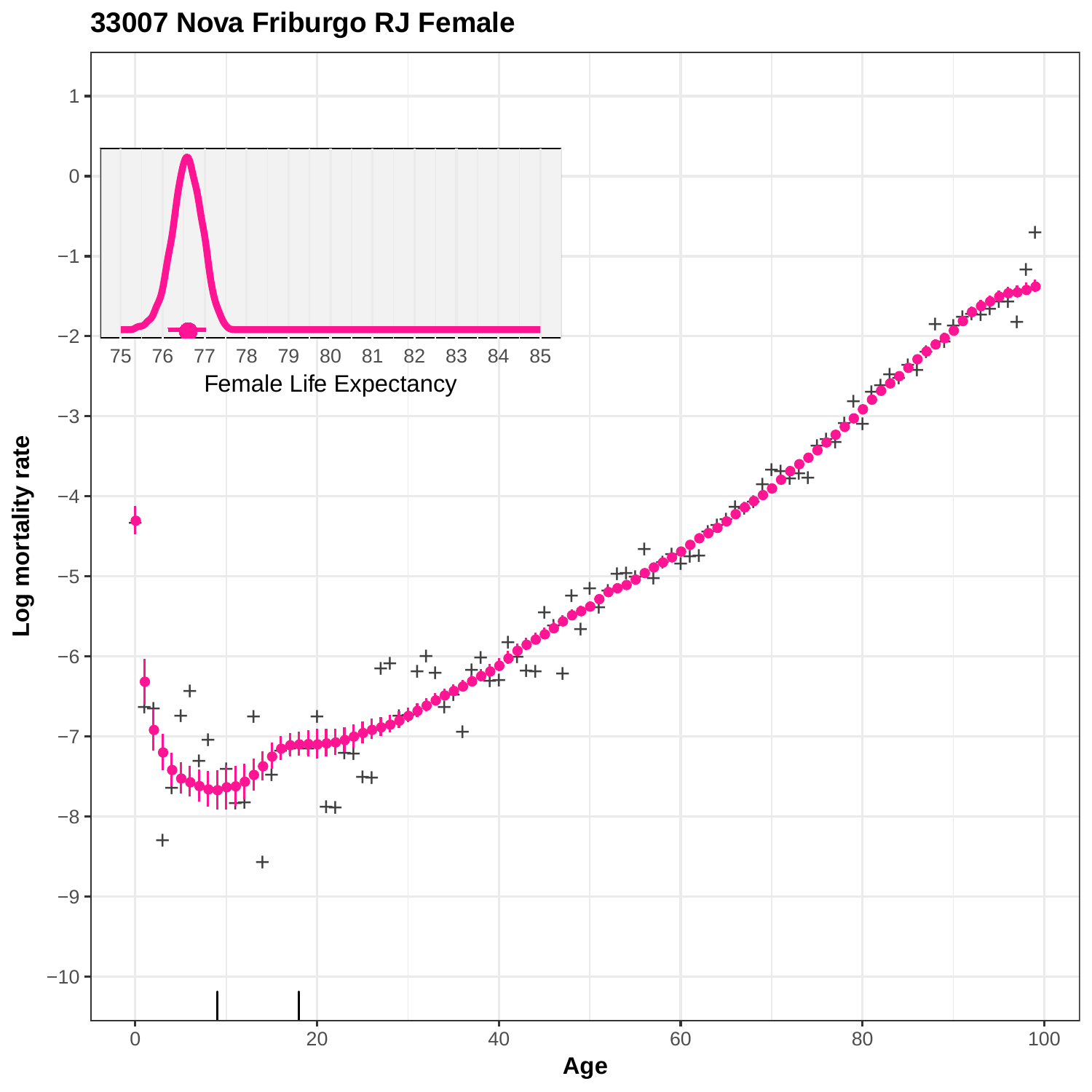

**33008 Santa Maria Madalena RJ Female**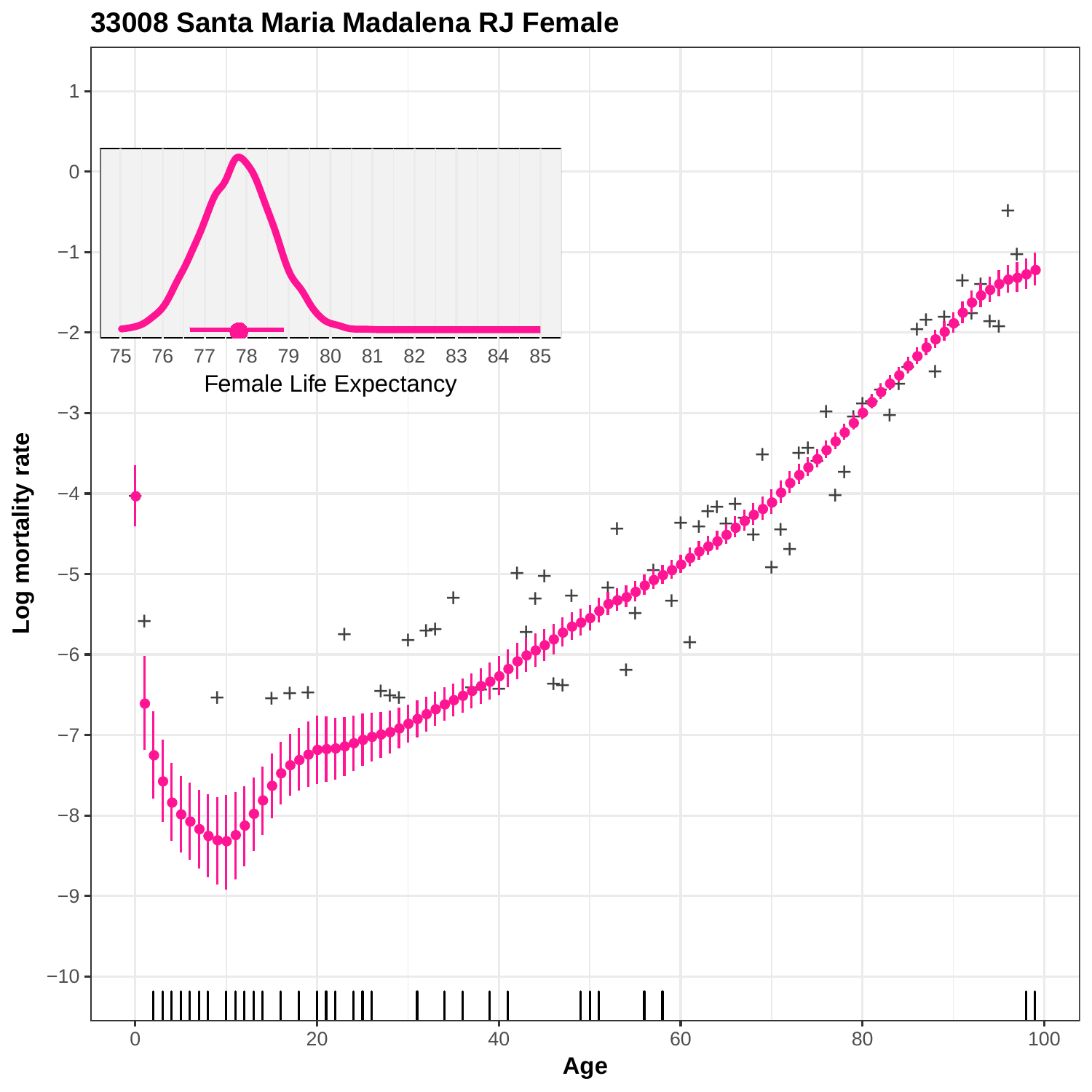

**33009 Bacia de São João RJ Female**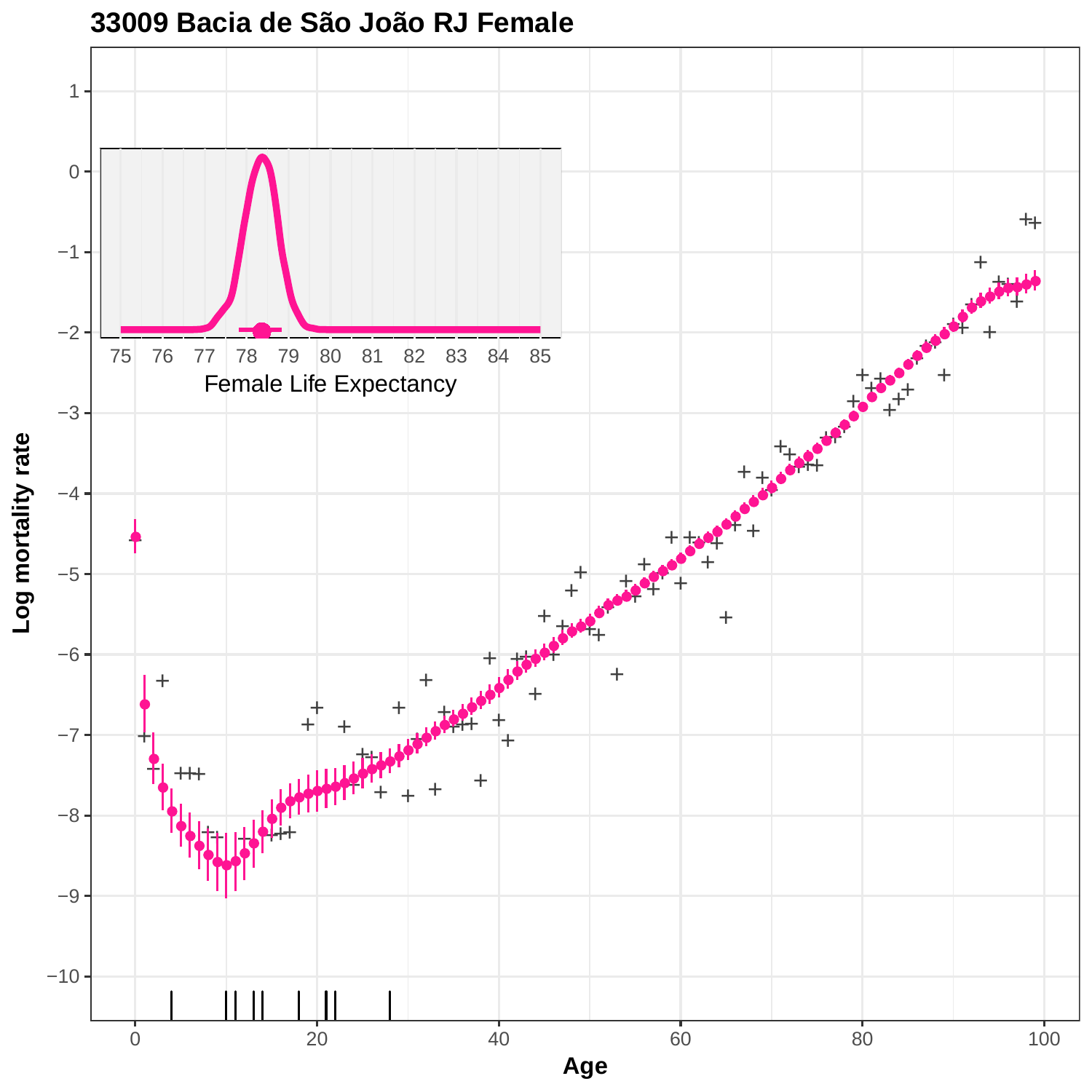# **33010 Lagos RJ Female**

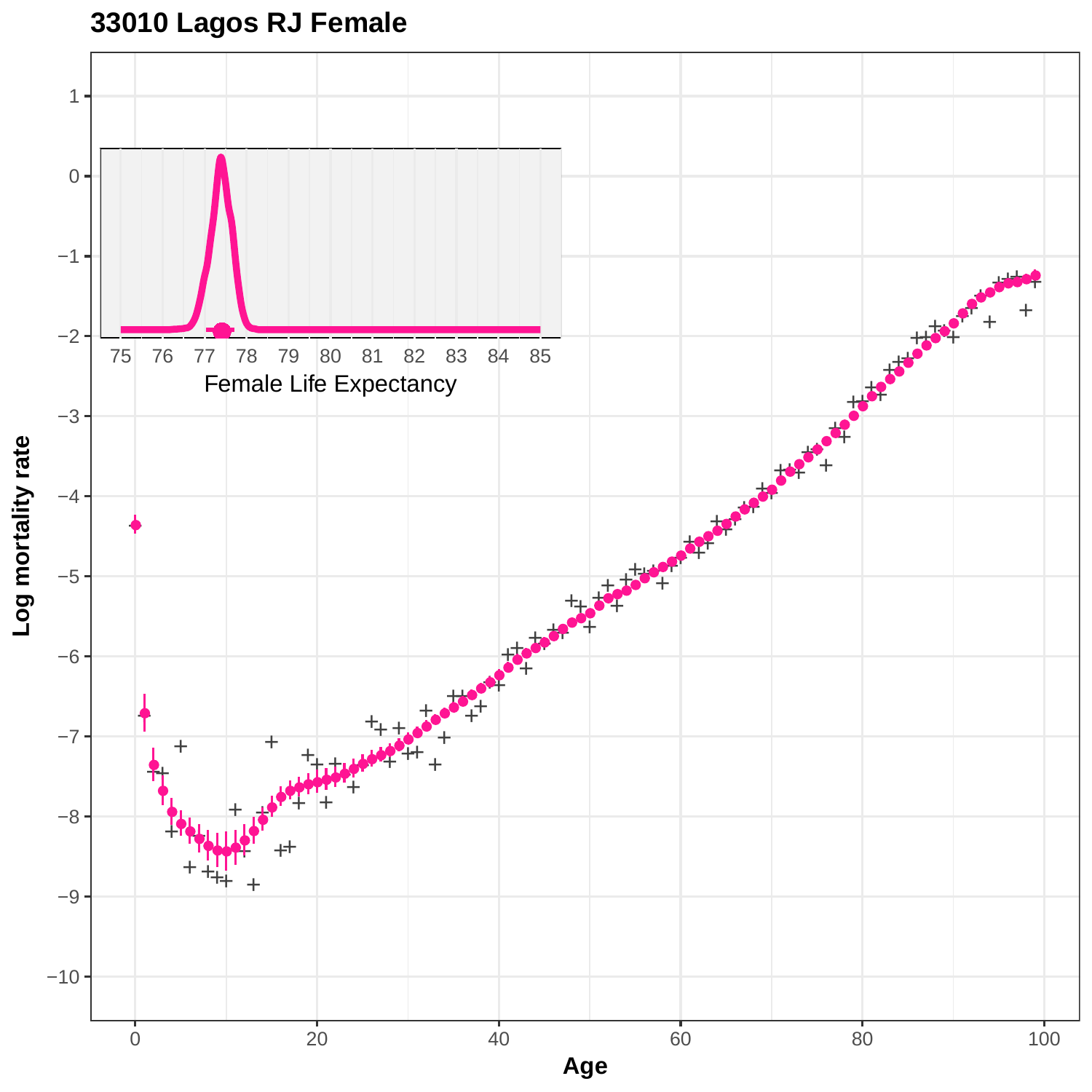

**33011 Vale do Paraíba Fluminense RJ Female**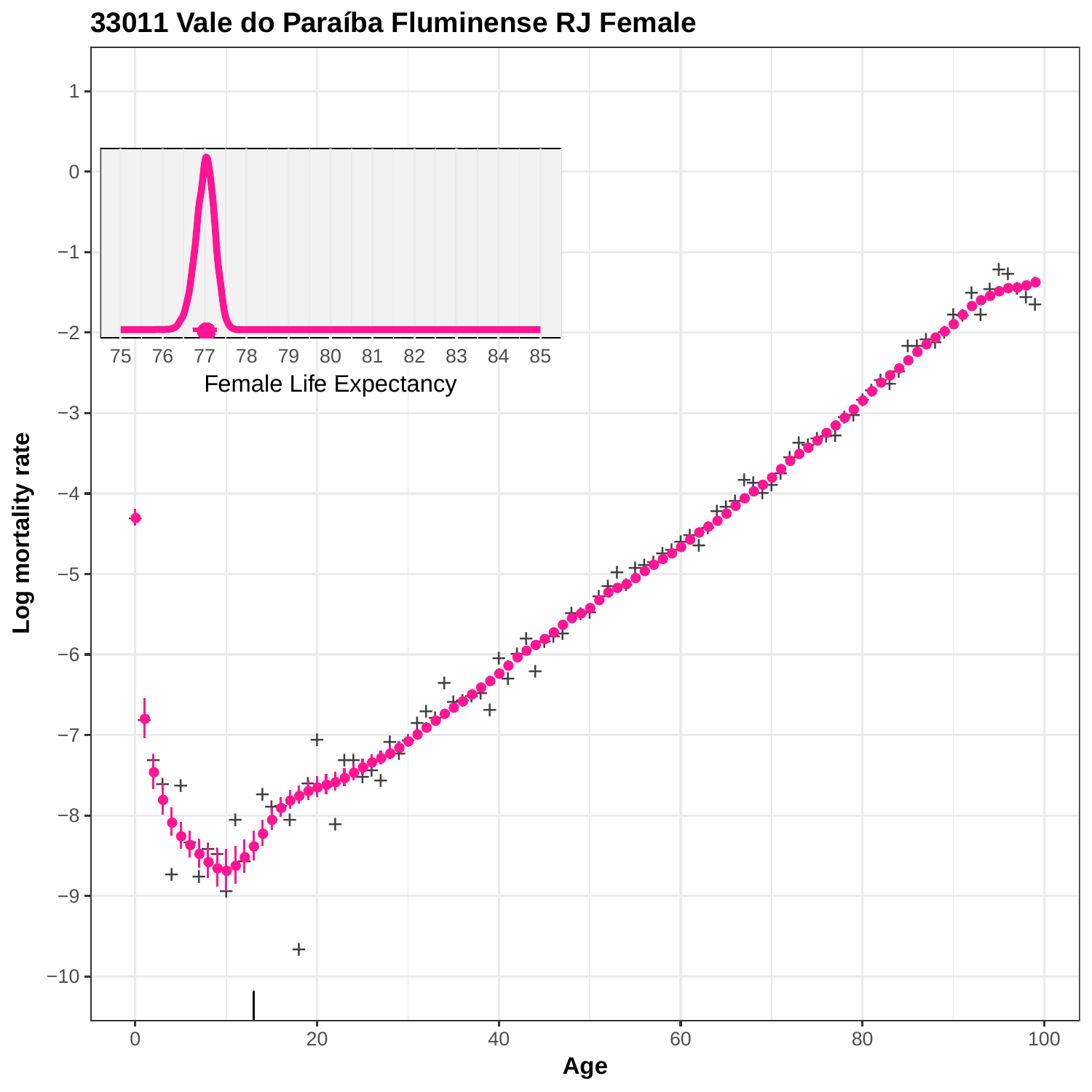

### **33012 Barra do Piraí RJ Female**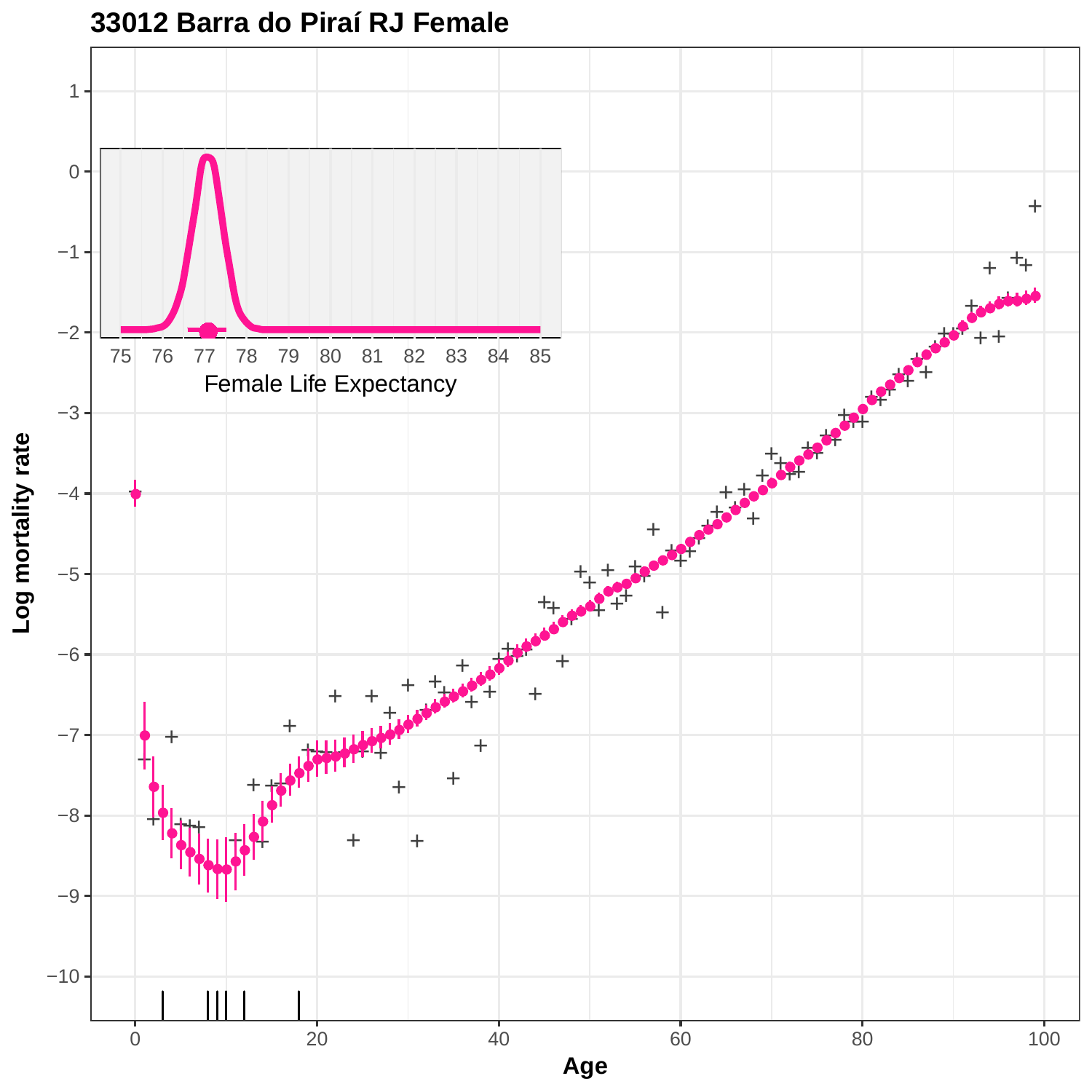

#### **33013 Baía da Ilha Grande RJ Female**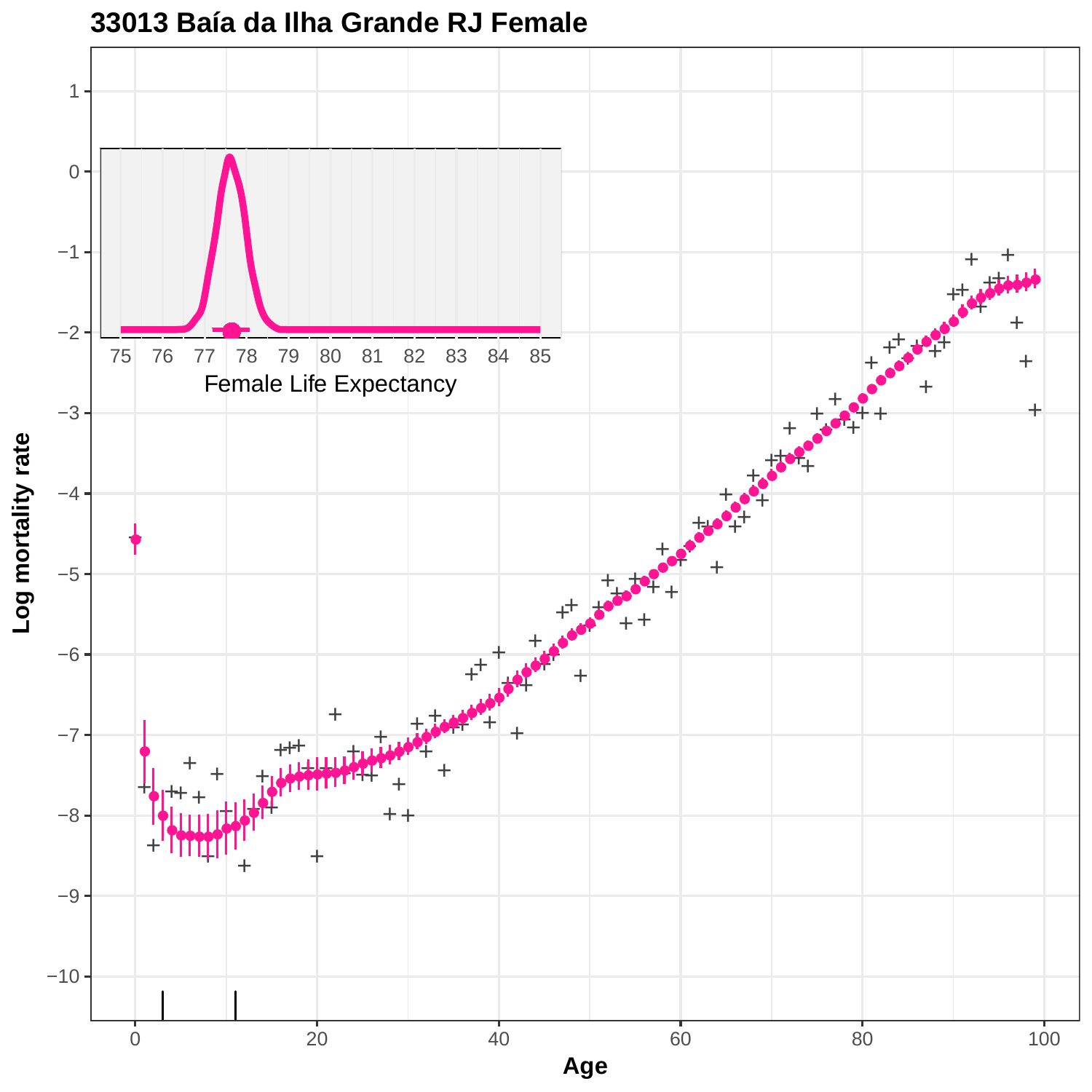

**33014 Vassouras RJ Female**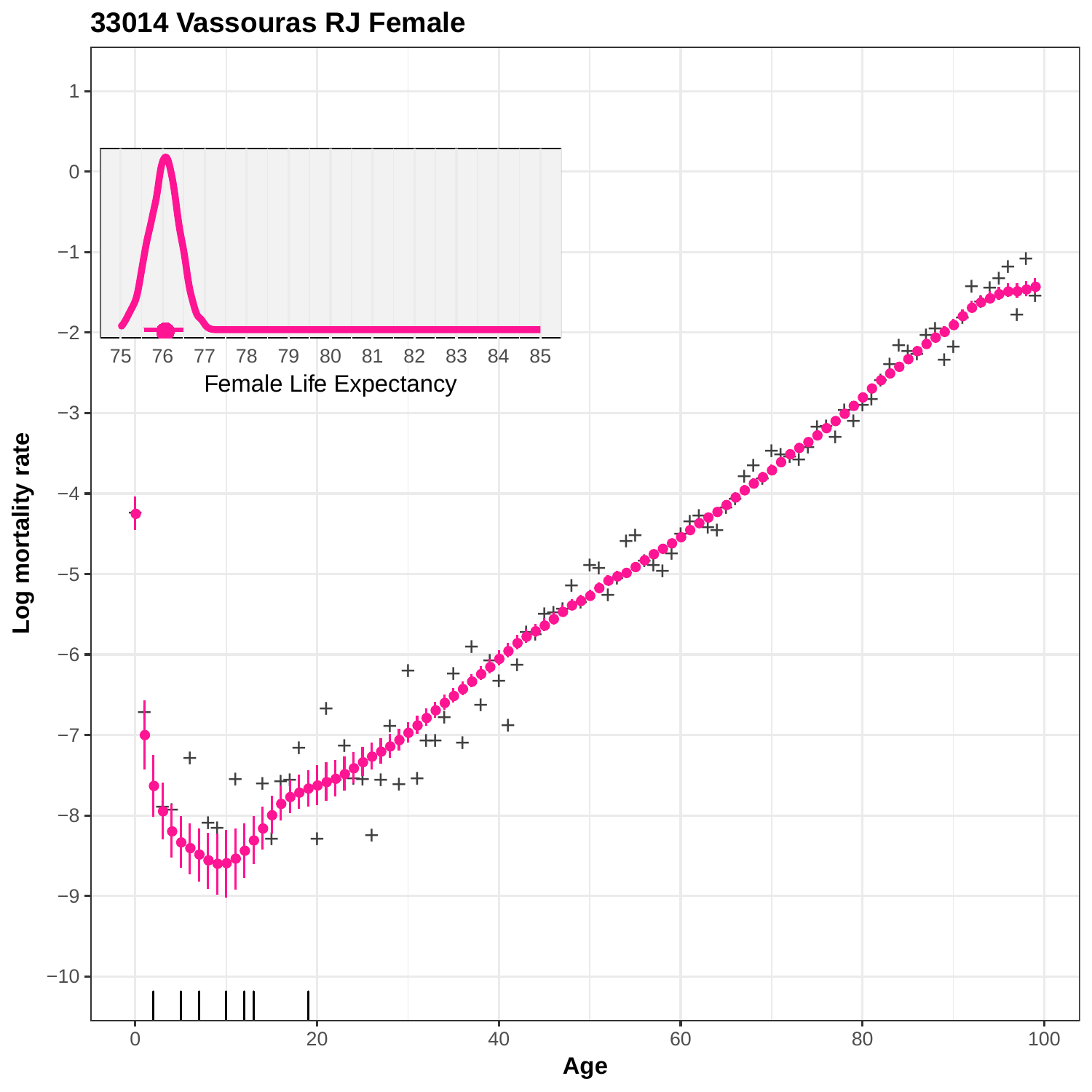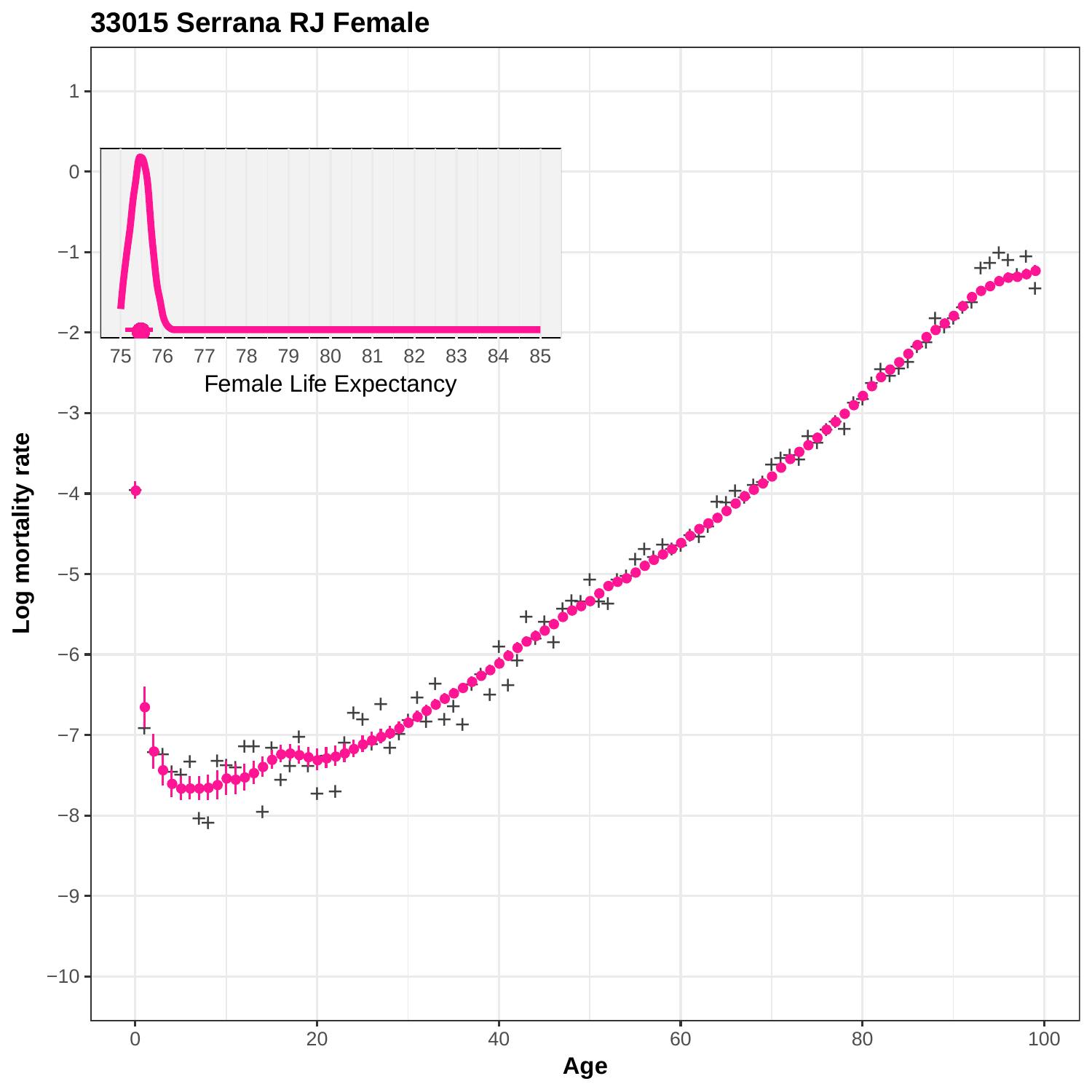

#### **33016 Macacu−Caceribu RJ Female**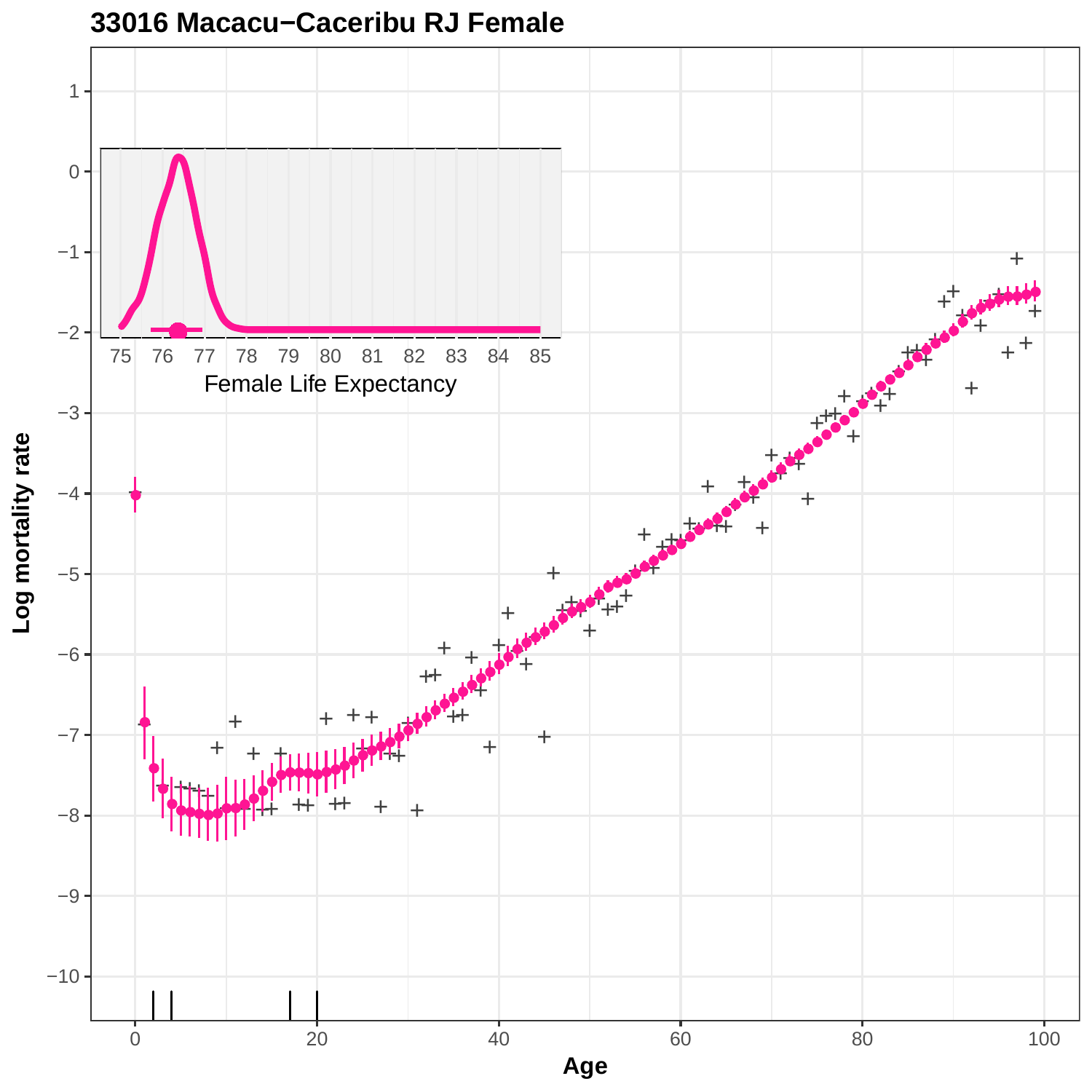# **33017 Itaguaí RJ Female**